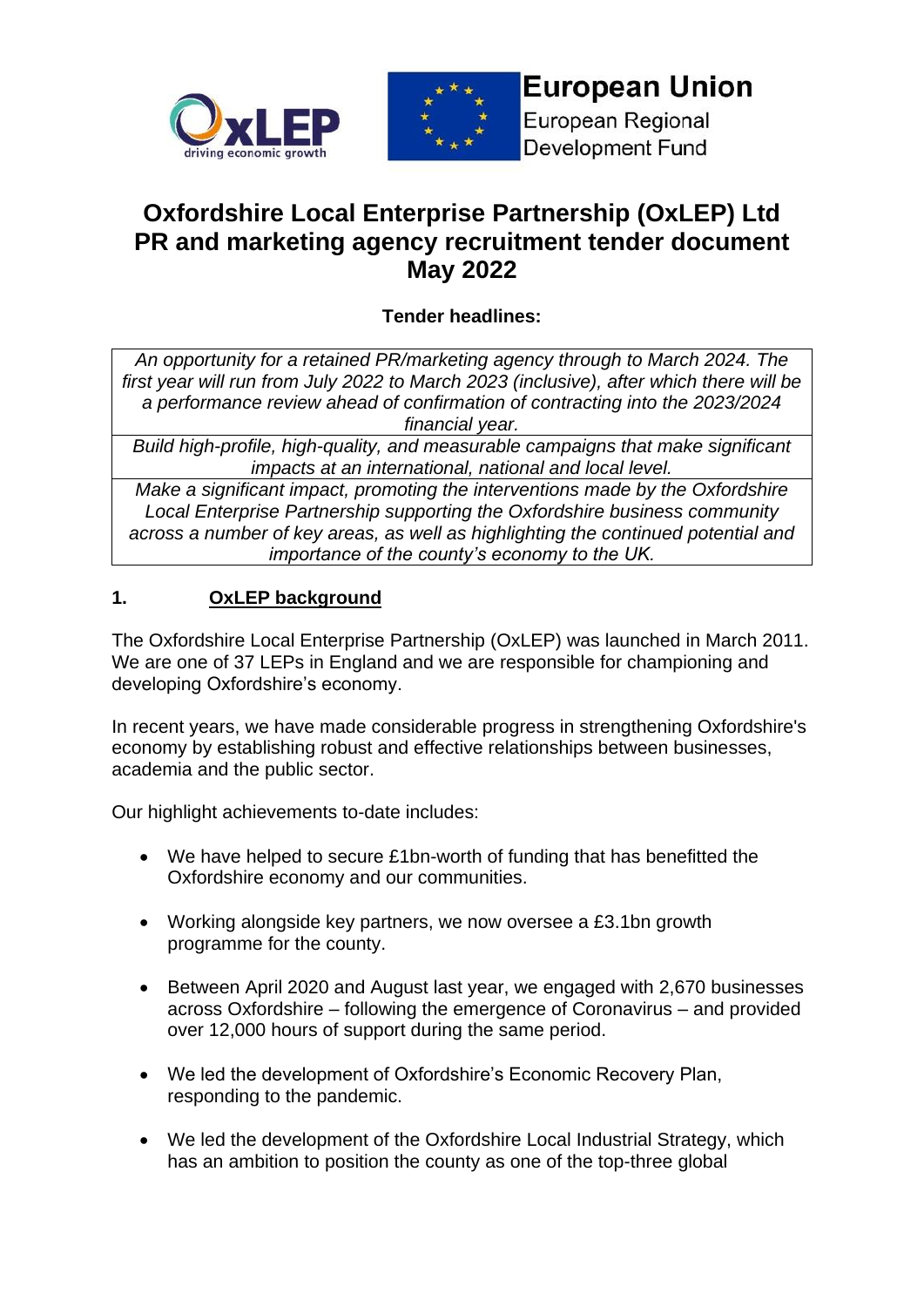innovation ecosystems, highlighting our world-leading science and technology cluster

• We are a key player – working alongside Government departments, local authorities, academia, businesses and communities – in the evolvement of the Oxford-Cambridge Arc, a key economic region with the ability to support the UK's levelling-up ambitions.

Our vision is to see:

# *'Oxfordshire as a vibrant, sustainable, inclusive, world leading economy, driven by innovation, enterprise and research excellence.'*

#### **2. OxLEP today**

Today – we continue to build-on several years of success, championing the Oxfordshire economy and securing investment for the benefit of both our business community and wider Oxfordshire communities.

Earlier this year, Government's review of the role of Local Enterprise Partnerships (LEPs) concluded. It set the future priorities for LEPs as:

- Embedding a strong, independent and diverse local business voice into local democratic institutions.
- Carrying out strategic, economic planning in partnership with local leaders that clearly articulates their area's economic priorities and sectoral strengths.
- Continuing to deliver a number of functions on behalf of government departments – including;
	- ➢ Growth Hubs, on behalf of the Department for Business, Energy and Industrial Strategy.
	- ➢ International trade and investment activity, provision of local business intelligence and account management on behalf of the Department for International Trade, alongside Enterprise Zone management, grant funding and levelling-up focused projects on behalf of the Department for Levelling Up, Housing and Communities.
	- ➢ Careers Hubs, on behalf of the Department for Education.
	- ➢ Local skills analysis via Skills Advisory Panels, on behalf of the Department for Education; and;
	- ➢ Monitoring and assurance pertaining to existing local growth programmes and funds for which LEPs are responsible.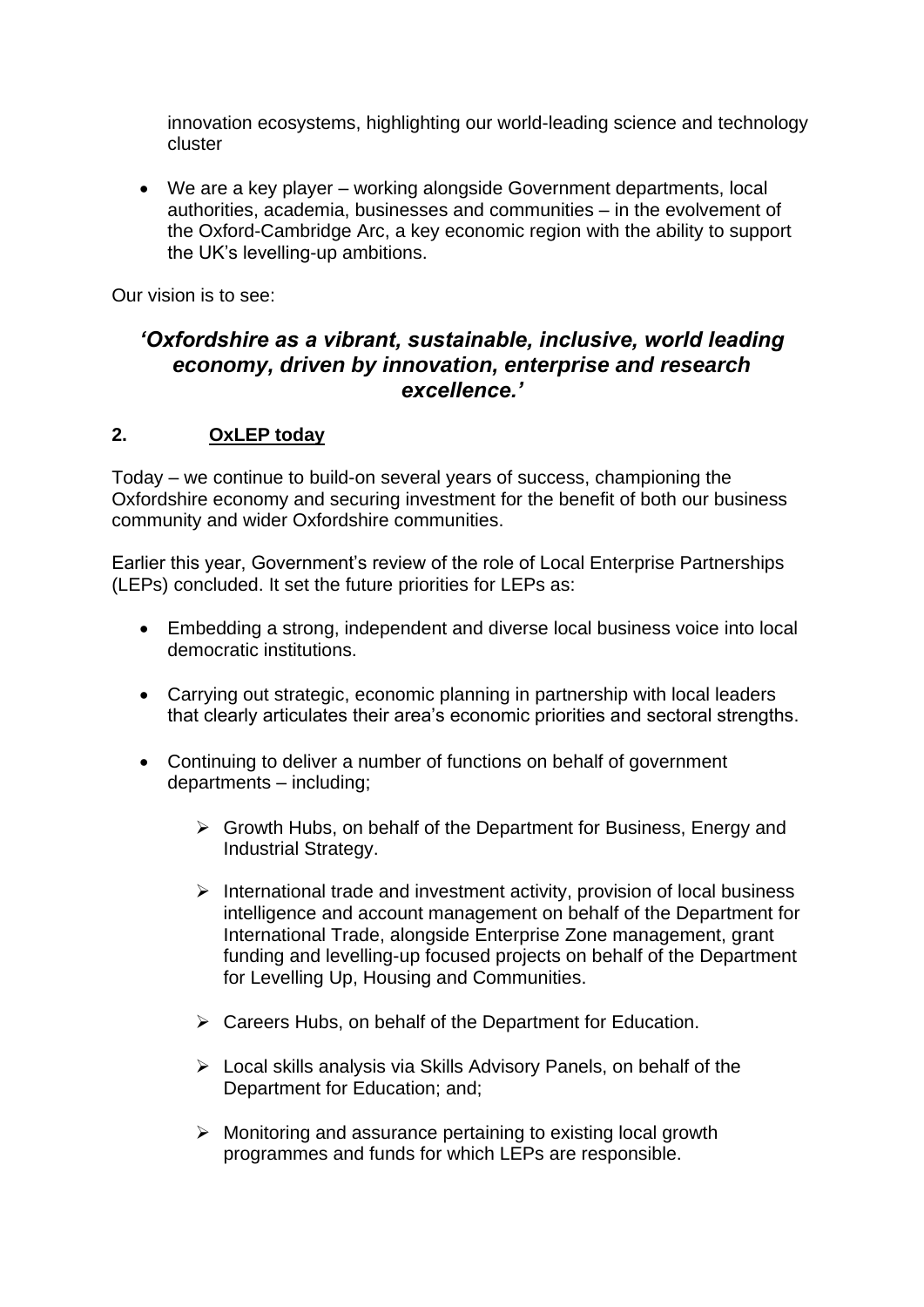This endorses our ongoing priorities (divided broadly into three business areas) which are focused on:

- **OxLEP** *(strategy, promotion of the Oxfordshire economy and delivery of major capital projects and programmes)*
- **OxLEP Skills** *(promotion of apprenticeships, labour market information, linking business with education and young people – supported by stakeholders, including via the Careers Enterprise Company)*
- **OxLEP Business** *(growth hub for Oxfordshire, the ERDF-funded programmes of eScalate and Innovation Support for Business (ISfB) and leading international trade and investment opportunities)*

#### **3. The tender opportunity**

Outlined below are the areas of delivery which the retained agreement will be expected to focus and deliver on.

Please note, this is not a conclusive list of tasks, but aims to give a broad understanding as to the type of focus anticipated.

This overview doesn't also outline the type of communication tactics expected to support this work but please expect a number outcomes and KPIs to be aligned with each of the below areas:

| Area of support:                                                                                                                                                                                                                                                                                                                                                                                                                                                         | Anticipated percentage of time spent |
|--------------------------------------------------------------------------------------------------------------------------------------------------------------------------------------------------------------------------------------------------------------------------------------------------------------------------------------------------------------------------------------------------------------------------------------------------------------------------|--------------------------------------|
|                                                                                                                                                                                                                                                                                                                                                                                                                                                                          | on area for duration of contract:    |
| <b>Promotion and awareness of OxLEP</b>                                                                                                                                                                                                                                                                                                                                                                                                                                  | 35%                                  |
| business support schemes                                                                                                                                                                                                                                                                                                                                                                                                                                                 |                                      |
| Over the period of this retained<br>agreement, OxLEP will be launching a<br>range of schemes and programmes,<br>aimed at supporting our business<br>community to be both productive and<br>resilient at this critical, economic time.                                                                                                                                                                                                                                    |                                      |
| Our new programmes are particularly<br>focused on supporting the re-<br>emergence of our visitor economy and<br>building a more resilient and flexible<br>skills funnel for the county (including<br>highlighting the importance of<br>apprenticeships, reinvigorating the over-<br>50s job market, supporting people who<br>have experienced education<br>disturbance as a result of the pandemic<br>and improving social mobility for<br>minority ethnic communities). |                                      |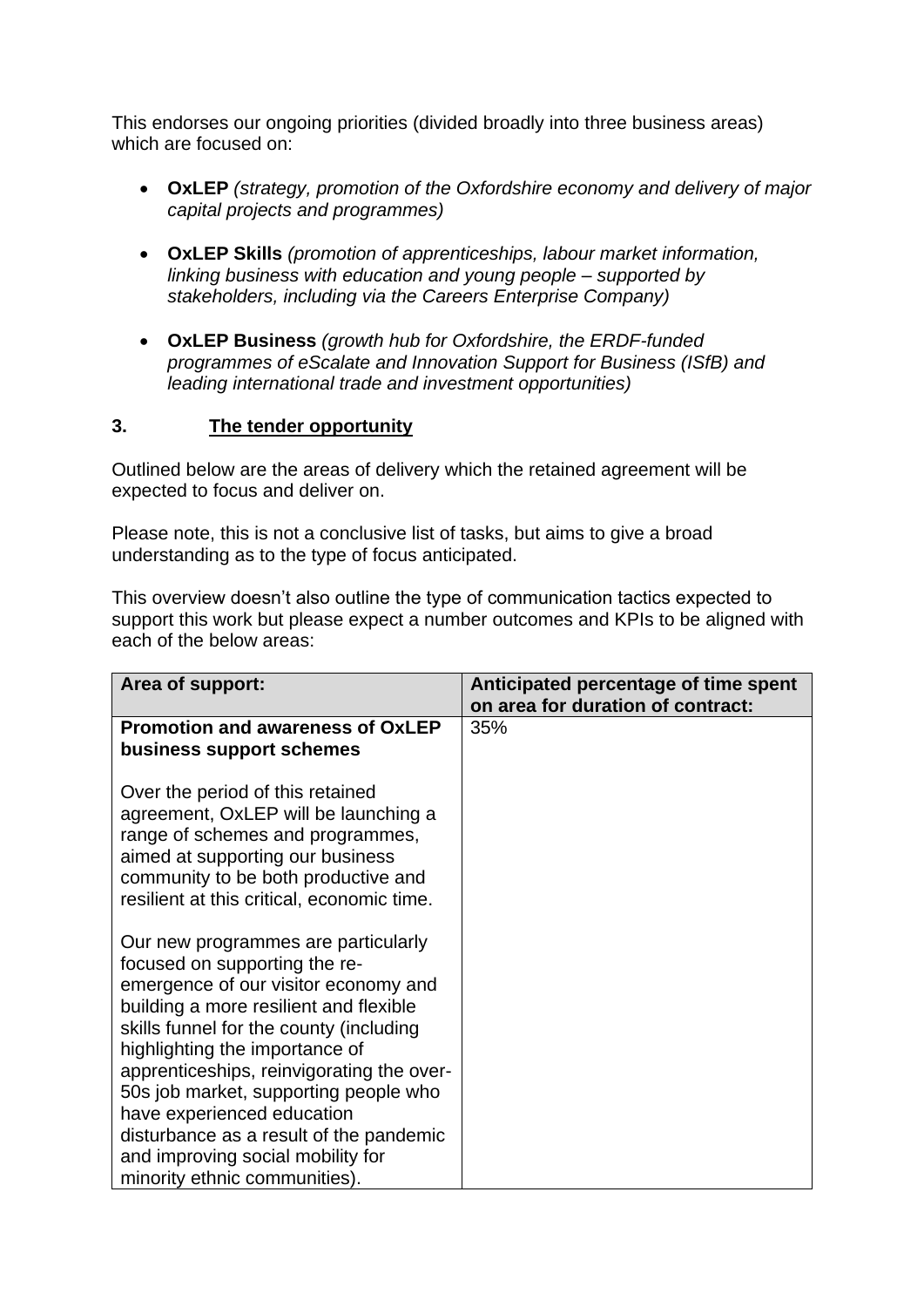| Full details of these programmes will<br>follow, however, the appointed agency<br>will be expected to support the<br>promotion and communications delivery<br>of these programmes, as well as<br>OxLEP's existing business support offer<br>through its Growth Hub, elements of<br><b>ERDF</b> programmes and specific<br>business intervention programmes,<br>supporting businesses of varying sizes<br>and sectors.                                                                                                         |     |
|-------------------------------------------------------------------------------------------------------------------------------------------------------------------------------------------------------------------------------------------------------------------------------------------------------------------------------------------------------------------------------------------------------------------------------------------------------------------------------------------------------------------------------|-----|
| The procured agency will be able to<br>build campaigns to communicate these<br>programmes effectively to targeted<br>audiences.                                                                                                                                                                                                                                                                                                                                                                                               |     |
| <b>Highlighting the key role of OxLEP</b><br>and of Local Enterprise Partnerships<br>to our local economy and wider UK<br>economy, aligned to local priorities<br>and national levelling-up policy                                                                                                                                                                                                                                                                                                                            | 25% |
| As the Local Enterprise Partnership for<br>Oxfordshire, demonstrating the value to<br>the county through our activity is $key -$<br>this includes clearly communicating the<br>impact of our interventions, capital<br>investment programme and ability to<br>bring together local authorities,<br>business and academia to support the<br>economic direction of Oxfordshire and<br>its ability to impact the wider UK<br>economy, particularly in relation to<br>levelling-up and the drive towards a<br>zero-carbon future. |     |
| The procured agency will be able to<br>produce highly-effective<br>communications that will demonstrate<br>our major impact and ongoing impact,<br>both in Oxfordshire and nationally, e.g.<br>through wider partnerships, supply<br>chain and manufacturing opportunities.                                                                                                                                                                                                                                                   |     |
| <b>Promotion of Oxfordshire's inward</b><br>investment propositions, supporting<br>the county's key sector growth                                                                                                                                                                                                                                                                                                                                                                                                             | 15% |
| Through OxLEP's inward investment<br>programme and underpinning                                                                                                                                                                                                                                                                                                                                                                                                                                                               |     |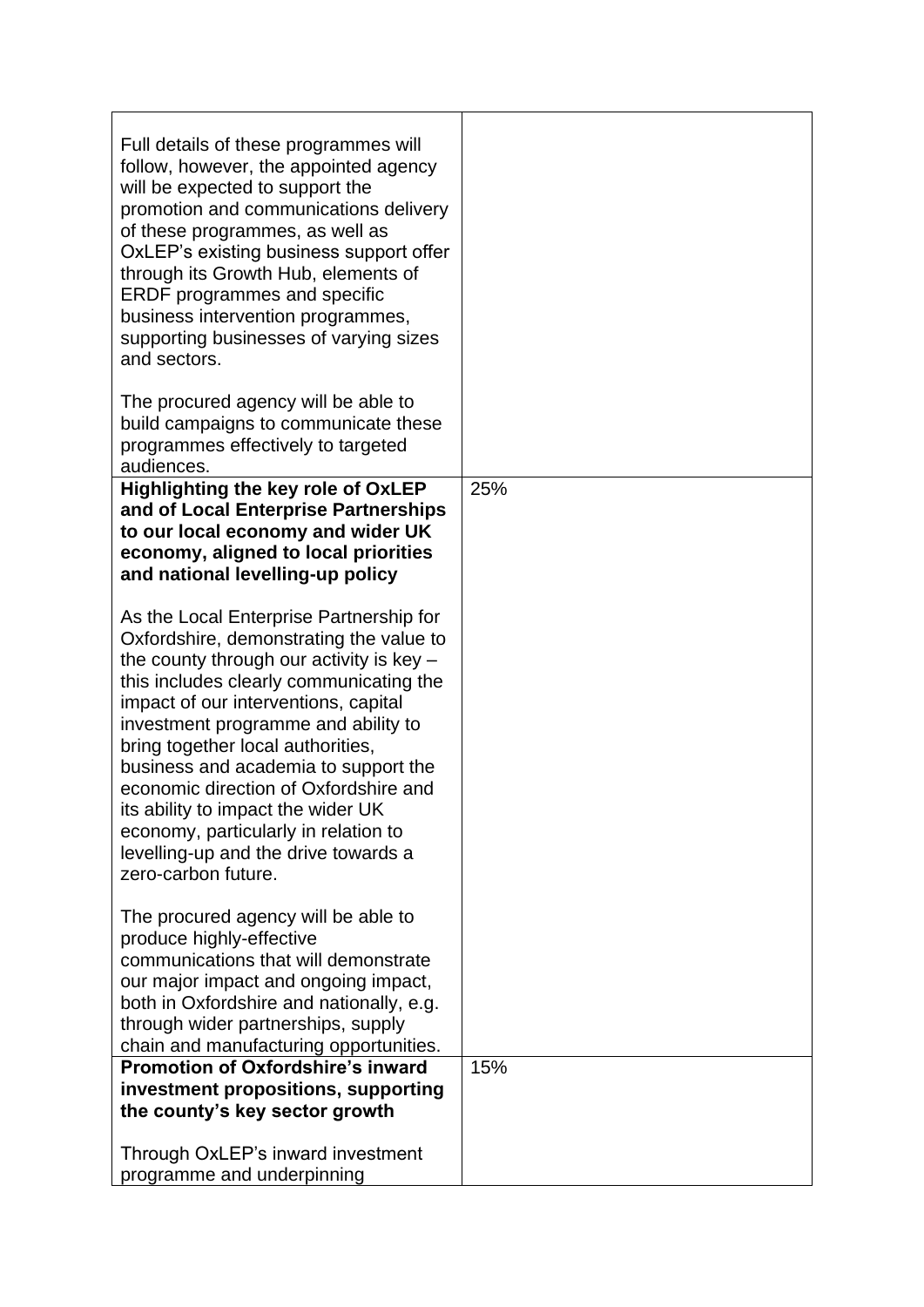| internationalisation plan, Oxfordshire -<br>outside of London – is one of the<br>highest-performing local economies in                                                                                                                                                                        |     |
|-----------------------------------------------------------------------------------------------------------------------------------------------------------------------------------------------------------------------------------------------------------------------------------------------|-----|
| England for attracting foreign direct<br>investment.                                                                                                                                                                                                                                          |     |
| The appointed agency will be expected<br>to further harness this delivery,<br>promoting Oxfordshire as a globally-<br>leading and fast-growing innovation<br>ecosystem offering international<br>investment opportunities and leaders of<br>growing key sectors solving global<br>challenges. |     |
| Harnessing relationships with key<br>stakeholders and significant decision<br>makers                                                                                                                                                                                                          | 10% |
| Building and maintaining effective<br>relationships with key stakeholders,<br>including MPs, local decision makers,<br>business leaders, business<br>representative bodies and community<br>leaders (particularly from diverse<br>communities) is of major importance to<br>OxLEP.            |     |
| The appointed agency will have the<br>ability and creativity to support this and<br>help strengthen these relationships.                                                                                                                                                                      |     |
| Providing counsel and guidance to<br>support our digital communications<br>growth and effectiveness                                                                                                                                                                                           | 10% |
| Like any organisation post-Covid 19,<br>OxLEP aim to continue to attract,<br>nurture and retain a digital audience.                                                                                                                                                                           |     |
| The procured agency will recognise this<br>importance, the value of digitally-<br>optimised content and how this can<br>support operational delivery.                                                                                                                                         |     |
| Other support areas to include:                                                                                                                                                                                                                                                               | 5%  |
| Commentary of wider key,<br>external narrative aligned with<br>OxLEP's role and responsibilities                                                                                                                                                                                              |     |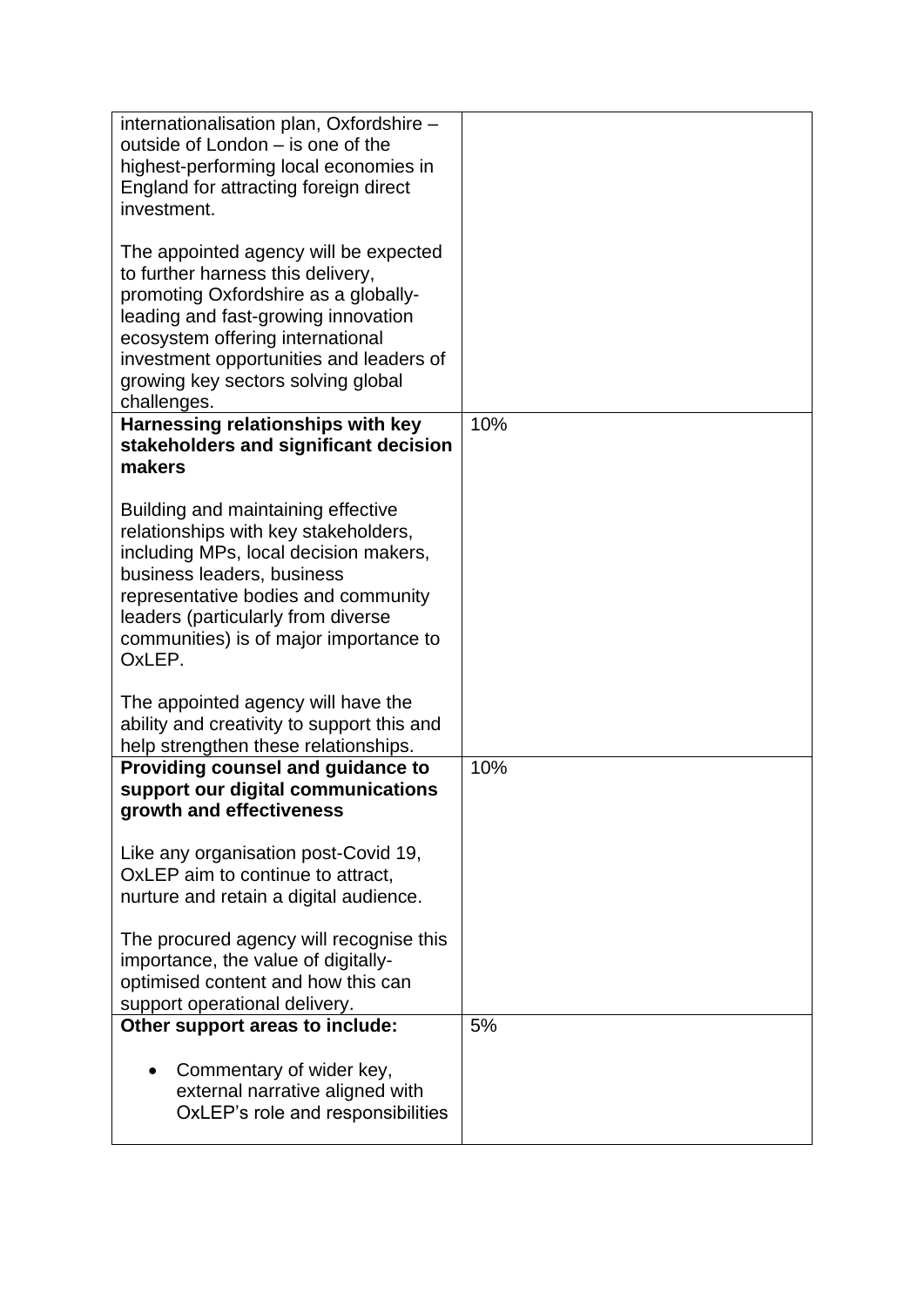| • Support engagement with Board<br>members and immediate OxLEP<br>'family'                                                                      |
|-------------------------------------------------------------------------------------------------------------------------------------------------|
| • Understand and brief OxLEP<br>representatives on wider<br>Government policy that could<br>influence OxLEP's work, or<br>provide opportunities |

#### **Expected approach:**

We expect the recruited agency to be both **a)** collaborative in its approach (with both OxLEP and our key partners) and **b)** possess the ability to show autonomy in developing projects and campaigns.

Once appointed, a comprehensive work plan for the retained period, with associated key performance indicators (KPIs), will be produced.

#### **4. Project budget**

We intend this retained contract to span across two financial years (the remainder of 2022/23 and the entirety of 2023/24). A performance review ahead of confirmation of contracting into the 2023/2024 financial year will take place (by 31 March 2023).

For year one, a maximum budget of £55,000 (not including VAT) will be available for this contract (pro-rated from 1 July 2022 to 31 March 2023). This will run between 1 July 2022 (the earliest possible start date, subject to 'standstill period' – more in section six) and 31 March 2023. The same budget is also provisionally in-place, in full for 2023/24.

An additional pool of budget will be available to support the chosen agency's activity – this will be defined upon appointment. We believe this budget will allow the preferred agency to meet project expectations.

#### **5. Expected experience of recruited agency**

Specific criteria, outlining the recruitment of the selected agency during the interview process, can be found in section seven. However, broadly-speaking we would hope to attract responses from agencies who clearly demonstrate the following characteristics:

- Those with a significant reach into local, national and international influencers that are specific to this brief.
- Those with a strong experience of B2B communications.
- Those with a strong understanding as to what creates effective and engaging digital communications, particularly when engaging a business audience.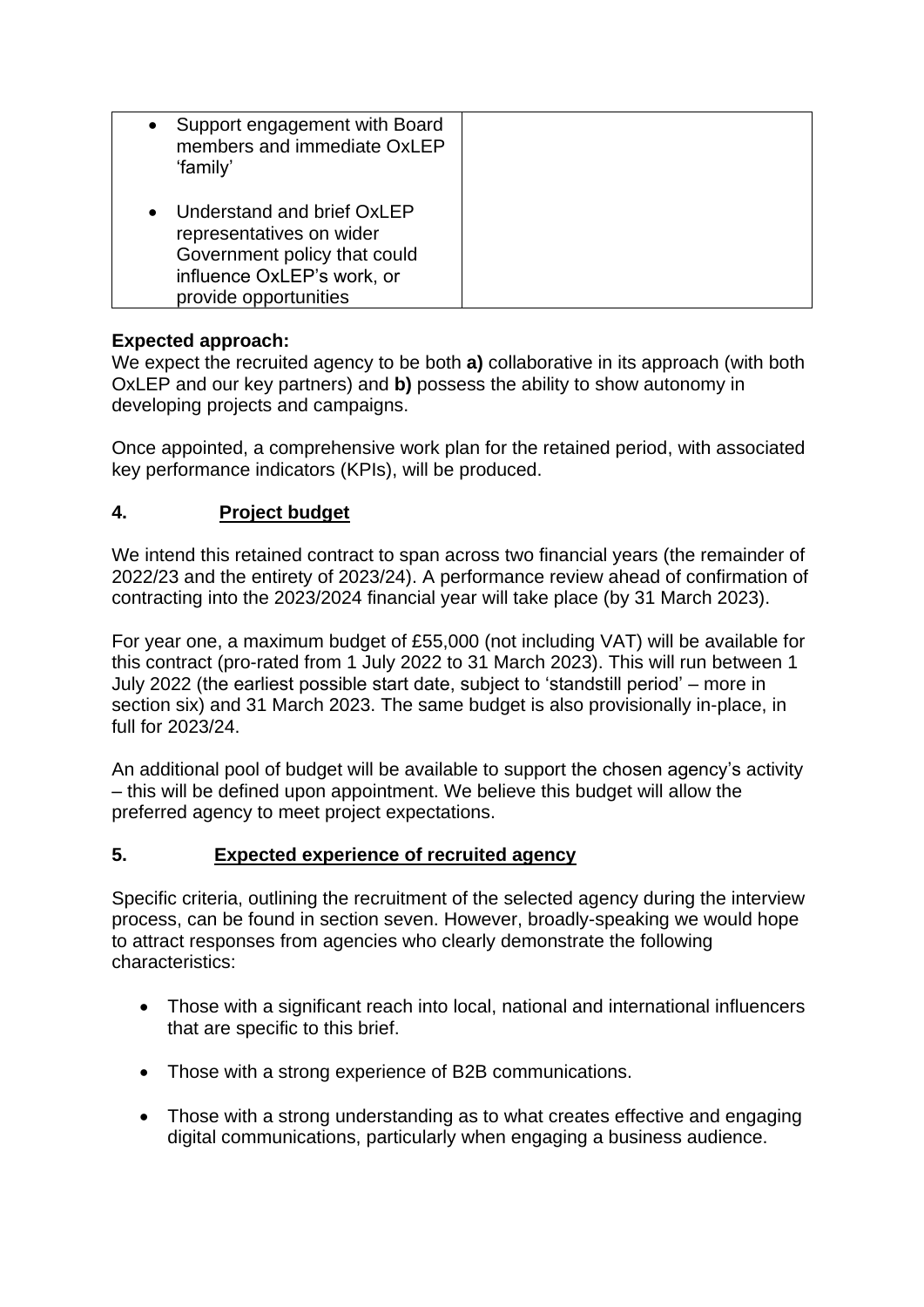- Those with a strong understanding of Oxfordshire, the Oxfordshire economy, Oxfordshire's labour market, Oxfordshire communities and the county's key assets.
- Those with experience of working with MPs, central government, other government departments and local government.
- Those with a strong understanding of the role of Local Enterprise Partnerships.

#### **6. Tender process**

The table below outlines key dates relating to the tendering process. We aim to have commissioned this project to a preferred agency **by Monday 20 June 2022** with interested agencies submitting tender response documents by: **Friday 3 June 2022 (5pm).**

| w/b 9 May             | Tender document launched on OxLEP website and<br>publicised accordingly. |
|-----------------------|--------------------------------------------------------------------------|
| <b>Wednesday 1</b>    | Last opportunity to register questions relating to the tender            |
| June (5pm)            | with OxLEP.                                                              |
| <b>Friday 3 June</b>  | Closing date for tender responses.                                       |
| (5pm)                 |                                                                          |
| <b>Wednesday 8</b>    | All agencies who responded to be notified of success/non-                |
| June                  | success of tender response $-$ a minimum of three agencies               |
|                       | to be shortlisted for face-to-face interviews.                           |
| <b>Provisionally</b>  | Shortlisted agencies interviewed by OxLEP panel.                         |
| <b>Wednesday 15</b>   |                                                                          |
| June through to       |                                                                          |
| Friday 17 June        |                                                                          |
| <b>Monday 20 June</b> | Winning agency and unsuccessful agencies to be notified,                 |
|                       | followed by a 10 day 'standstill period'.                                |

Key dates are as follows:

#### *Please note:*

*After we inform the shortlisted agencies of the interview result, a 'standstill period' of at least 10 days will be triggered. This process is designed to allow time for any bidder who is dissatisfied with the bidding process to act. Following this period, a contract will be issued to the winning agency.*

#### **7. Selection process, appraisal and scoring**

All submitted proposals and the interview process for shortlisted agencies will be scored against a pre-determined criterion, outlining OxLEP's requirements from a partner agency.

Proposals should include information that outlines the following details: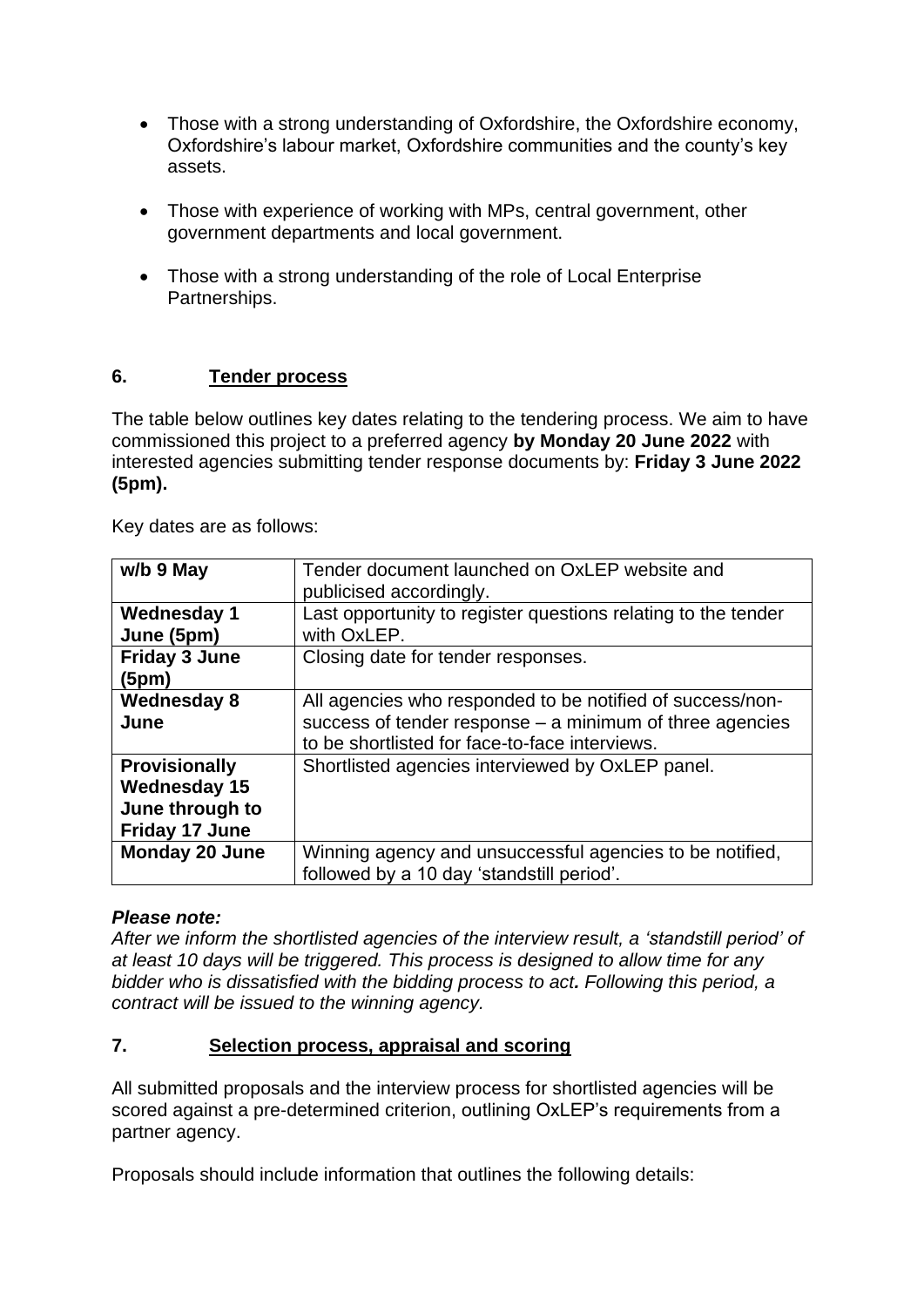- Demonstrable understanding of the potential scope for a retainer agreement and alignment with narrative
- A clear proposal and outline as to how the proposed brief could be met
- Full budget breakdown
- Number of hours covered by retainer fee
- Details and credentials (skills/experience) of who would work on the account
- Evidence of work in a similar field(s) where possible
- Distinctive methods of communication to reach target audiences

The scoring criteria will be as follows:

| Area of scoring    | <b>Further detail</b>                                                                                                                                                                                                                                                                                                                                                                                                                                         | <b>Percentage of overall</b> |
|--------------------|---------------------------------------------------------------------------------------------------------------------------------------------------------------------------------------------------------------------------------------------------------------------------------------------------------------------------------------------------------------------------------------------------------------------------------------------------------------|------------------------------|
|                    |                                                                                                                                                                                                                                                                                                                                                                                                                                                               | score                        |
| <b>Competency</b>  | It is our aim to employ an<br>agency that demonstrates<br>competence against the<br>brief and also<br>demonstrates a clear<br>understanding of OxLEP's<br>role and effectiveness, as<br>well as understanding<br>Oxfordshire's position as<br>a key player in a future,<br>globally-facing UK<br>economy. We would<br>particularly invite you to<br>share past experience(s)<br>with us that relate strongly<br>to OxLEP's work and how<br>OxLEP can create a | 40% (0/40)                   |
| <b>Creativity</b>  | positive legacy with<br>stakeholders.<br><b>Bringing OxLEP's positive</b><br>interventions, benefit to<br>business and support for<br>the Oxfordshire business<br>community to life for<br>identified stakeholders<br>should form an important                                                                                                                                                                                                                | 30% (0/30)                   |
| <b>Personality</b> | part of your pitch.<br>Working with an agency,<br>matching our team's<br>enthusiasm and positivity<br>is key to ensuring a<br>strong, long-lasting<br>relationship.                                                                                                                                                                                                                                                                                           | 15% (0/15)                   |
| <b>Price</b>       | Demonstrating good<br>value for money                                                                                                                                                                                                                                                                                                                                                                                                                         | 15% (0/15)                   |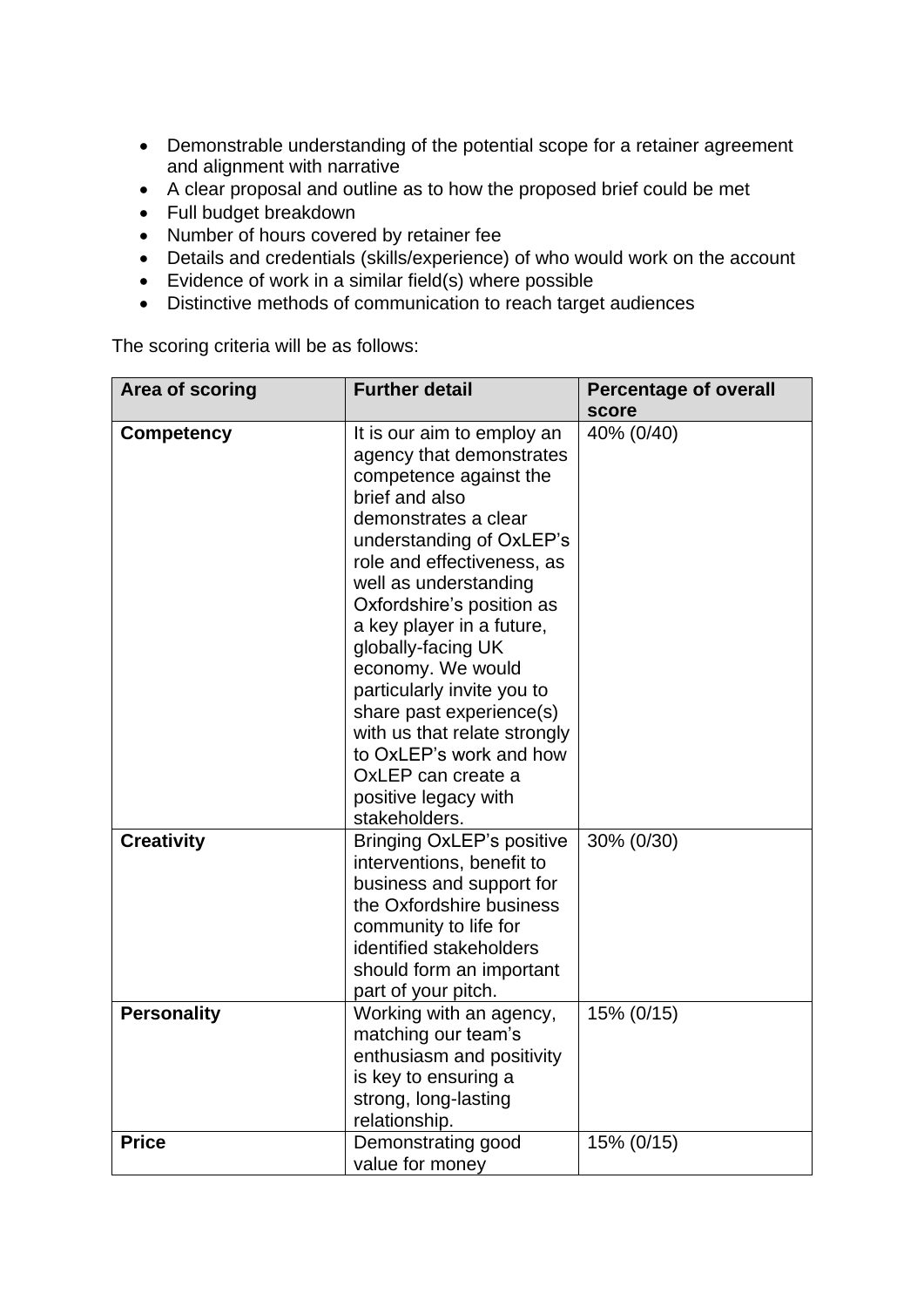| benchmarked against<br>similar agency support<br>and outlining an expected<br>return on an investment<br>(though not necessarily |                           |
|----------------------------------------------------------------------------------------------------------------------------------|---------------------------|
| financial) will also be<br>considered as part of your<br>pitch.                                                                  |                           |
|                                                                                                                                  | Total score: (out of 100) |

For those agencies shortlisted through to the interview stage, it is likely they will present to a panel made-up of the following representatives:

- OxLEP Director of Business Development
- OxLEP Communications Manager
- OxLEP Digital Marketing Executive

#### **8. Working arrangements**

The retainer will be managed by OxLEP's Communications Manager on a day-to-day basis – therefore, they will be your primary contact throughout the duration of the contract. However, we anticipate this retained contract to interactive directly with multiple representatives of OxLEP.

Other key contacts within OxLEP will likely include:

- Chief Executive
- Director of Business Development
- Digital Marketing Executive
- Head of Innovation and Inward Investment
- Growth Hub Manager
- Skills Hub Manager
- Programme Manager

Currently, the OxLEP Communications team is made-up of the following personnel:

- Communications Manager
- Digital Marketing Executive (soon to see role developed into Digital Strategy Lead)

OxLEP are currently in the process of recruiting new roles to its communications team, these being:

- Marketing Campaigns Executive
- Digital Marketer

## **9. Bidding, FAQs and further information**

#### **Bidding process:**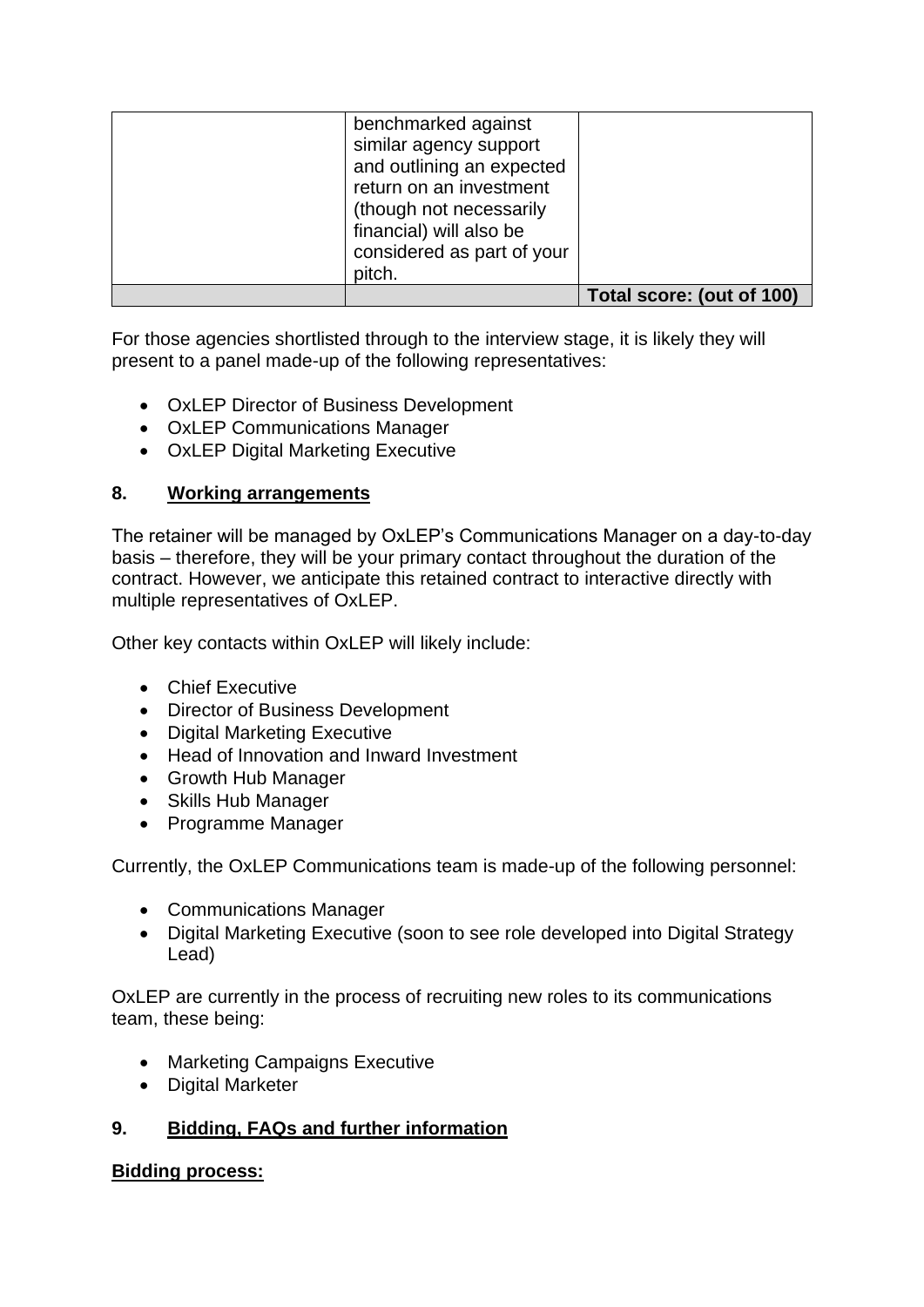All tender submissions must be received by OxLEP by **Friday 3 June at 5pm** – please note, all late submissions will STRICTLY not be considered.

Completed tender responses can either be emailed to: **robert.panting@oxfordshirelep.com**

Or sent via post: **OxLEP Ltd HQ Building Thomson Avenue Harwell Campus OX11 0GD**

OxLEP will respond to all issued responses to confirm receipt from agencies.

Please state *'OxLEP PR agency support response'* in any email correspondence. We recommend that responses are issued via email, but are happy to receive postal responses.

#### **FAQs:**

Agencies are welcome to contact OxLEP for a discussion regarding the project prior to the submission deadline. Please contact Rob Panting – Communications Manager at OxLEP – via: **07919 352924** or email: **robert.panting@oxfordshirelep.com.**

To ensure equal treatment – where clarification is sought on anything in relation to this tender document – we will promptly make the information available to all potential bidders too though a set of FAQs.

A set of updated FAQs will be regularly uploaded to the 'News' section of the OxLEP website – please continue to review our website at **www.oxfordshirelep.com/news.**

No further queries regarding this tender opportunity will be permitted – either via phone or email – **after Wednesday 1 June at 5pm.** 

A final updated set of FAQs will be updated and posted to the above link by **12noon on Thursday 2 June**.

#### **10. Suggested further reading material:**

Detailed below are a number of additional reading materials we suggest you consider reviewing prior to your submission:

The Oxfordshire Economic Recovery Plan: [https://www.oxfordshirelep.com/sites/default/files/uploads/Oxfordshire%20ERP%20A](https://www.oxfordshirelep.com/sites/default/files/uploads/Oxfordshire%20ERP%20Action%20Plan%20-%20FINAL%20%2826th%20February%202021%29_0.pdf) [ction%20Plan%20-%20FINAL%20%2826th%20February%202021%29\\_0.pdf](https://www.oxfordshirelep.com/sites/default/files/uploads/Oxfordshire%20ERP%20Action%20Plan%20-%20FINAL%20%2826th%20February%202021%29_0.pdf)

The Oxfordshire Local Industrial Strategy: [www.oxfordshirelep.com/lis](http://www.oxfordshirelep.com/lis)

The Oxfordshire Energy Strategy: